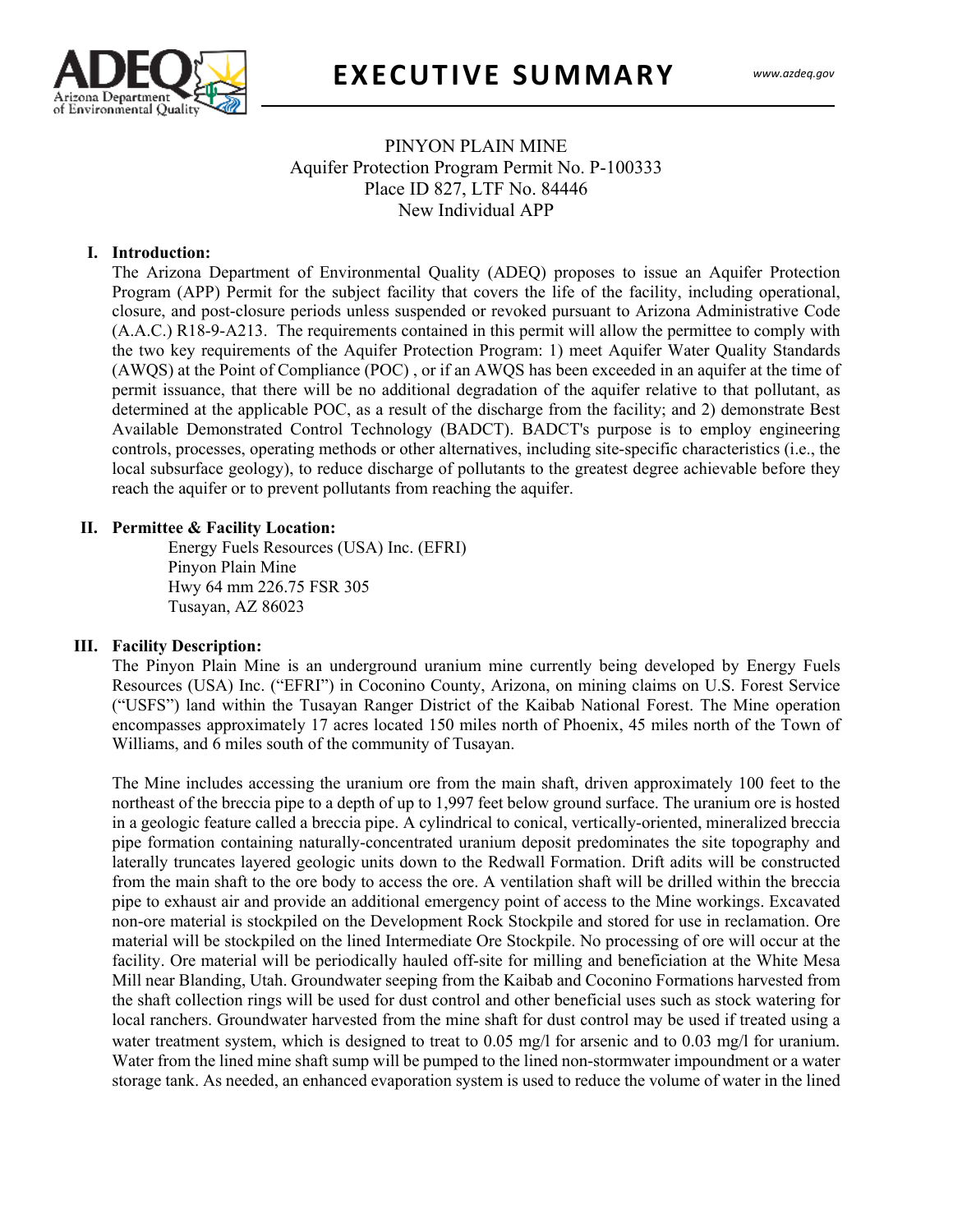

Non-Stormwater Impoundment. Beneficial use of groundwater and water stored in tanks are not regulated under the APP per A.R.S. § 49-250(B)(6), (21), and (22).

### **Hydrogeology and Groundwater:**

Groundwater occurs in two separate aquifers beneath the site: the shallower, perched unconfined Coconino aquifer, and the deep, confined regional Redwall-Muav aquifer. Depths to these aquifers are approximately 941 feet and 2,870 feet below ground surface, respectively. Although hydraulic pressure in the confined regional aquifer has caused water in the onsite Redwall-Muav water supply/monitoring well to rise to a depth as shallow as 2,525 feet, the depth to the top of the confined regional aquifer beneath the site is approximately 2,870 feet. The groundwater flow direction and the extent of the conical-shaped cone of depression and hydraulic capture area generated by drainage from the mine shaft in the saturated portion of the Coconino Formation will be determined after water level elevation data from the three recently-installed monitoring wells are analyzed. The groundwater flow direction in the Redwall-Muav aquifer is to the southwest based on regional studies.

Based on review of the hydrogeologic report and other sources, ADEQ concludes that the natural hydrogeologic protections at the mine site are expected to prevent any potential impacts to groundwater resulting from mining operations. These natural hydrogeologic factors include:

- 1. Simple, 'layer cake' geology, the aridity of the site, and structural simplicity are conducive to greater predictability in assessing and controlling potential impacts to the subsurface;
- 2. The southwesterly regional dip of the layered geologic section in the vicinity of the mine directs groundwater flow southwest away from the Grand Canyon coupled with the groundwater divide present between the mine site and the Grand Canyon. A groundwater divide acts as hydrogeologic control and provides an element of natural protection by preventing northward migration of groundwater.
- 3. The demonstrated absence of large geologic structures such as faults, open joints, fractures, or solution cavities that would increase permeability and enhance circulation of water within the subsurface at the Mine site. This conclusion is supported by the ancient age  $(> 10,000$  years) of perched groundwater encountered within the Coconino and of groundwater within the regional Redwall-Muav aquifer beneath the site, and is consistent with the measurements of relatively low hydraulic conductivity and transmissivity obtained from hydraulic tests in site wells, and with the conclusions from aerial overflights and field mapping that such features are not present within approximately 2 miles of the site;
- 4. The low permeability of the geologic formation (Moenkopi) directly underlying all surface features of the site which will minimize the potential for any surface impacts to be propagated into the subsurface and protect the Coconino Formation from any potential discharge from surface facilities;
- 5. A significant degree of natural protection exists from thick layers of low permeability rock. Expert examination of mine site drill cores conducted during previous investigations indicate very low permeability and absence of significant secondary porosity, and the examiners conclusion that no water from the surface has impacted the breccia pipe ores for millions of years.
- 6. The abundance of iron oxide rich sediments throughout the stratigraphic column which have the ability to sorb dissolved metals that may be present in the water.
- 7. A 'double layer' of protection between the bottom of the Mine shaft (the Mine sump) and the regional Redwall-Muav aquifer consisting of:
	- a. over 200 feet of low permeability Lower Supai Formation (considered a 'confining' unit) that underlies the workings; and
	- b. the confinement of the regional aquifer to the Muav Limestone which is protected, successively, by approximately the upper 90 feet of the Muav; more than 100 feet of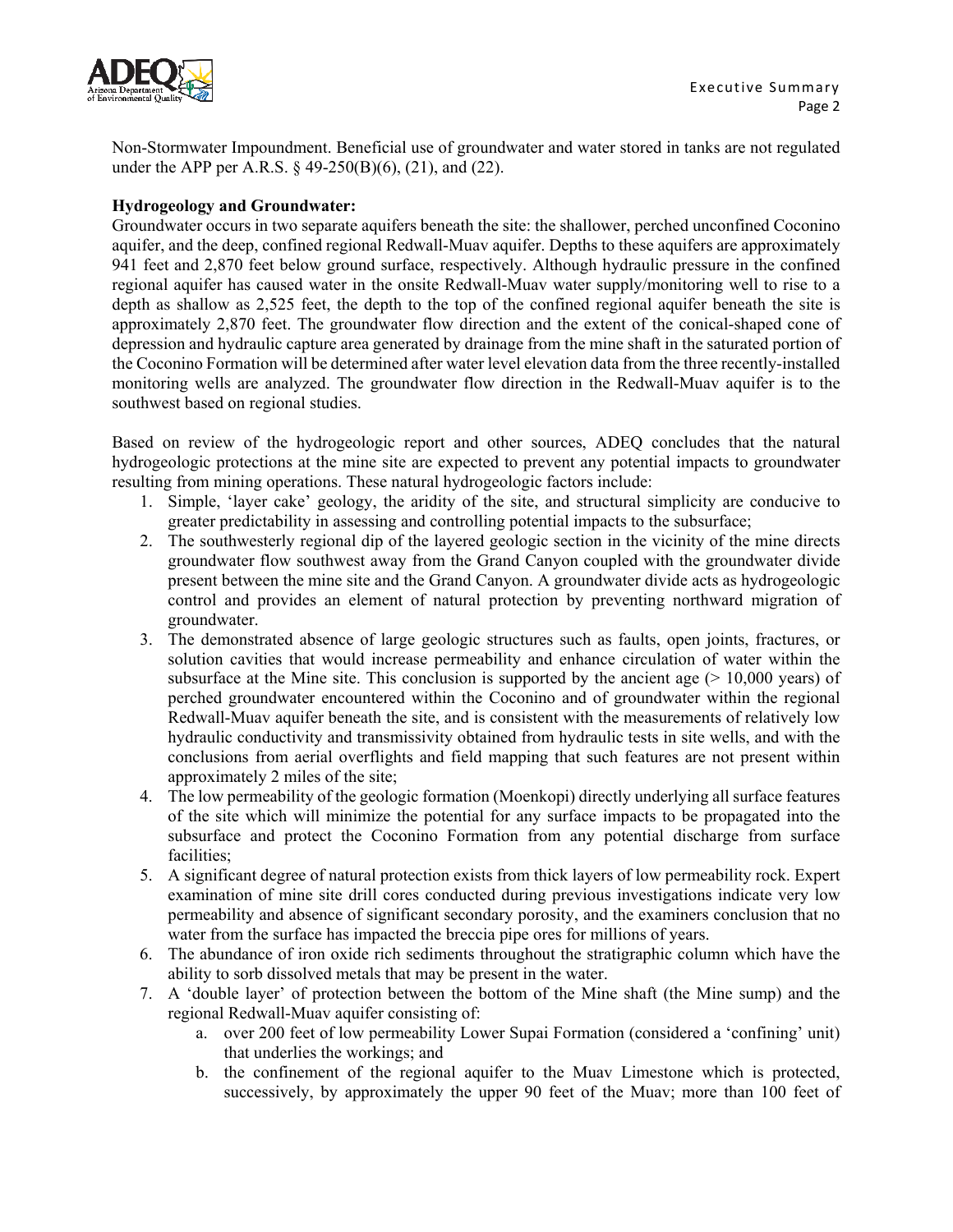

overlying Temple Butte Formation; and hundreds of feet of overlying Redwall Limestone. As a result, the Mine workings will bottom in nearly impermeable rock, and will be separated from the regional Redwall-Muav aquifer by at least 500 feet of nearly impermeable rock;

8. The near impermeability of the breccia pipe and surrounding rocks beneath the Coconino and the confined nature of the regional Redwall-Muav aquifer, which would essentially prevent any potential contamination originating from site operations from ever mixing into the Redwall-Muav aquifer, due to the hydraulic pressure within the aquifer, and the nearly impermeable rocks capping the aquifer. The rocks capping the confined aquifer are of necessity nearly impermeable otherwise the hydraulic pressure within the aquifer could not be maintained.

### **IV. Permit History:**

In addition to covering the existing on-site septic system at the mine under Type 1.09 General APP coverage, the Pinyon Plain Mine currently operates under the follow Aquifer Protection Permits:

- 1. Type 3 3.04 General Permit: Non-Stormwater Impoundment at Mining Sites
	- a. LTF No. 77847, Non-Stormwater Impoundment Facility, Received on 8/1/19, Permit Status: In-Review
	- b. LTF No. 60849, Non-Stormwater Impoundment Facility, Issued on 8/28/14
	- c. LTF No. 56665, Non-Stormwater Impoundment Facility, Issued on 9/6/12
	- d. LTF No. 49736, Non-Stormwater Impoundment Facility, Issued on 8/31/09
- 2. Type 2 2.02 General Permit: Intermediate Stockpiles at Mining Sites
	- a. LTF No. 72795, Development Rock Stockpile Facility, Issued on 8/10/18
	- b. LTF No. 72793, Intermediate Ore Stockpile Facility, Issued on 8/10/18
	- c. LTF No. 56664, Development Rock Stockpile Facility, Issued on 8/30/12
	- d. LTF No. 56663, Intermediate Ore Stockpile Facility, Issued on 8/30/12
	- e. LTF No. 54724, Development Rock Stockpile Facility, Issued on 12/12/11
	- f. LTF No. 54726, Intermediate Ore Stockpile Facility, Issued on 12/12/11

ADEQ has determined that while coverage of the Mine under the existing Type 2 and Type 3 General APPs meet the requirements set forth in law for groundwater protection, and additional groundwater protections are required by the USFS Environmental Impact Statement (EIS) and Record of Decision (ROD), and USFS-approved facility Plan of Operations, all of which have been implemented and are in place, an abundance of caution suggests that an Individual APP Permit is prudent. This Individual APP:

- Contains and consolidates all the environmental protection requirements of the two Type 2 and one Type 3 General APP Permits issued to the facility.
- Consolidates all of the groundwater protection requirements contained in the existing USFSapproved facility Plan of Operations, which will result in the inclusion of additional conditions into the Individual APP Permit, such as monitoring in four POC wells and a 30-year post-closure monitoring requirement.
- Consolidates the extensive data available for this facility from several sources into one hydrogeologic report submitted as part of EFRI's application.
- Provides for the enforceability of the existing voluntary conditions, which were part of the General APPs for the lined non-stormwater impoundment and rock storage piles as well as the groundwater protections required by the USFS EIS and ROD, and USFS-approved facility Plan of Operations during operation and after final closure under one individual APP.
- Includes requirements for EFRI to conduct groundwater monitoring in three POC wells in the Coconino aquifer and one POC well in the Redwall-Muav aquifer.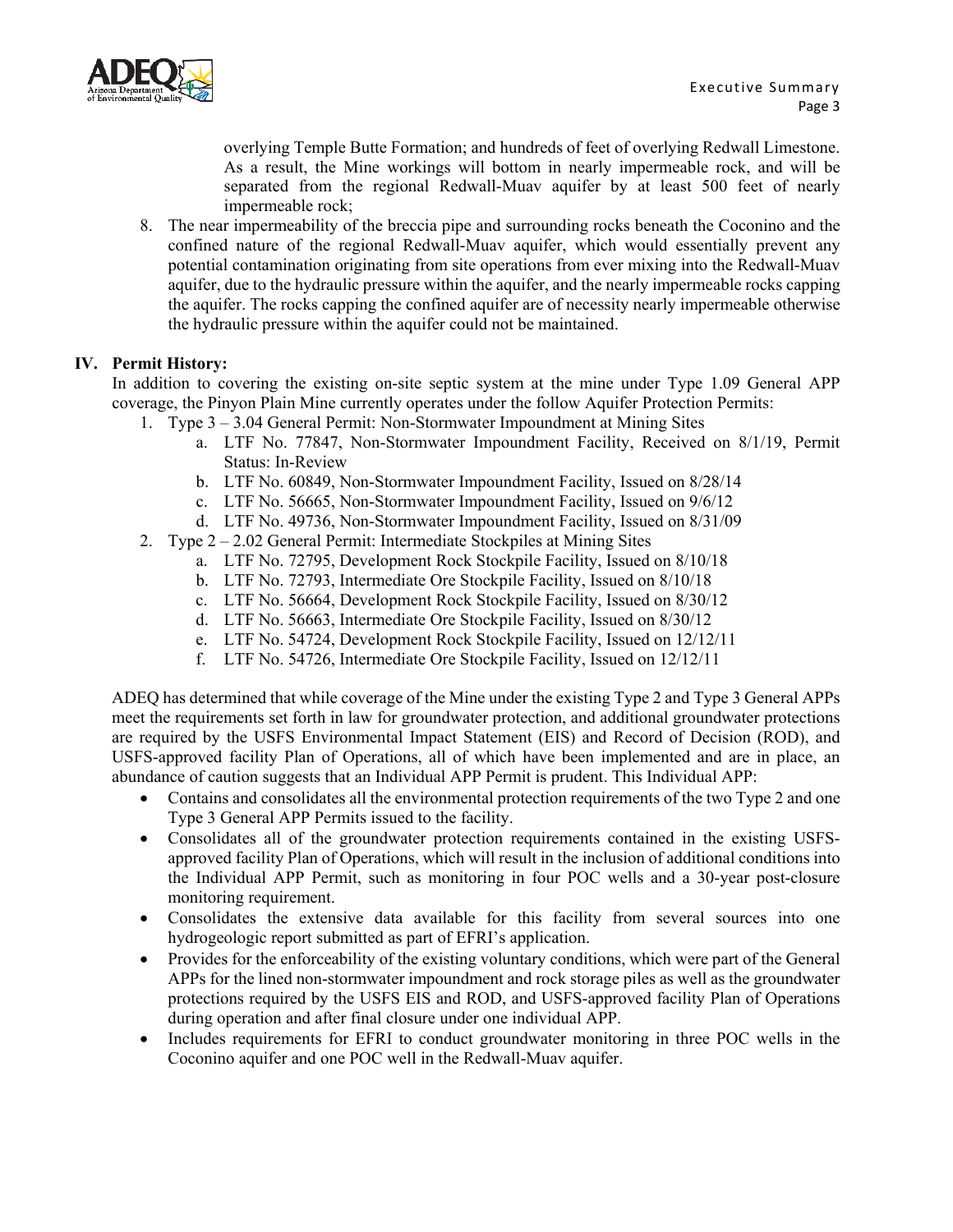

## **V. Compliance History**

History of Notice of Opportunity to Correct Potential Deficiencies (NOCs):

| Inspection<br>Date | Inspection<br><b>Number</b> | Case<br><b>Number</b> | <b>Facility Name</b>                                            | <b>Potential Deficiency Issues</b>                                                                                       | <b>NOC Status</b>                                                           |
|--------------------|-----------------------------|-----------------------|-----------------------------------------------------------------|--------------------------------------------------------------------------------------------------------------------------|-----------------------------------------------------------------------------|
| 10/23/2018         | 308410                      | 178947                | Non-Stormwater<br>Impoundment (Type)<br>3.04 General<br>Permit) | Wind carrying sprinkler spray<br>away from the impoundment,<br>and cattail buildup in the non-<br>stormwater impoundment | Closed on 12/10/2018<br>because potential<br>deficiencies were<br>addressed |
| 10/23/2018         | 308413                      | 178946                | Development Rock<br>Stockpile (Type<br>2.02 General<br>Permit)  | Berm in areas (S, E) are<br>almost non-existent                                                                          | Closed on 12/10/2018<br>because potential<br>deficiencies were<br>addressed |

The Facility was last inspected on 4/14/2021, the lined Non-Stormwater Impoundment, Development Rock Stockpile and Intermediate Ore Stockpile were in compliance at the time of inspection and no potential deficiencies were issued.

### **VI. Best Available Demonstrated Control Technology (BADCT):**

The permittee has met the requirements of BADCT as described under Permit Section 2.2: Best Available Demonstrated Control Technology and Table 7: Permitted Facilities and BADCT (reproduced below).

<span id="page-3-0"></span>

| Table 6: PERMITTED FACILITIES AND BADCT |                     |                           |                                                                                                                                                                                                                                                                                                                                                                                                                                                                                                                                                                                                                                                                                                                                                                                                                                                                                                                                                                                   |  |  |
|-----------------------------------------|---------------------|---------------------------|-----------------------------------------------------------------------------------------------------------------------------------------------------------------------------------------------------------------------------------------------------------------------------------------------------------------------------------------------------------------------------------------------------------------------------------------------------------------------------------------------------------------------------------------------------------------------------------------------------------------------------------------------------------------------------------------------------------------------------------------------------------------------------------------------------------------------------------------------------------------------------------------------------------------------------------------------------------------------------------|--|--|
| Facility<br>Name                        | Latitude<br>(North) | Longitude<br>(West)       | <b>Facility BADCT</b>                                                                                                                                                                                                                                                                                                                                                                                                                                                                                                                                                                                                                                                                                                                                                                                                                                                                                                                                                             |  |  |
| Lined Non-<br>Stormwater<br>Impoundment | 35° 52' 57.14"      | $-112^{\circ}$ 05' 44.24" | The impoundment has been constructed to contain and evaporate water<br>collected in the Mine shaft sump, stormwater runoff from a large portion of<br>the site as well as runoff from the Development Rock Stockpile and<br>Intermediate Ore Stockpile are directed to the Impoundment.<br>The impoundment is currently utilizing four floating APEX enhanced<br>evaporation (EE) systems. Three of them currently use heated pond water<br>and one uses ambient pond water. The permittee may install additional<br>heated or unheated pond water EE systems in the future, if needed. The use<br>of APEX EE systems has been approved under previous general permits.<br>BADCT: Lined non-stormwater impoundment 60-mil High Density<br>Polyethylene (HDPE) liner overlying Geosynthetic Clay liner (GCL),<br>compacted subgrade. Engineered anchor trench securing liner.<br>A minimum 2 feet of freeboard is required to be maintained in the Non-<br>Stormwater Impoundment. |  |  |
| Development<br>Rock<br>Stockpile        | 35° 52′ 56.43″      | $-112^{\circ}$ 05' 49.07" | This stockpile will manage all non-ore material excavated from the shaft<br>and other Mine workings throughout the active life of the Mine. This<br>material will be used as backfill in the underground Mine workings<br>consistent with the Mine Clean Closure Plan and the APP exemption in<br>A.R.S. $\S$ 49-250(B)(5).<br>BADCT: set on 12-inch pad of screened native fill material, drainage to<br>Lined Non-Stormwater Impoundment through HDPE culvert. Protected by<br>3-foot high perimeter berm; graded to minimize ponding.                                                                                                                                                                                                                                                                                                                                                                                                                                          |  |  |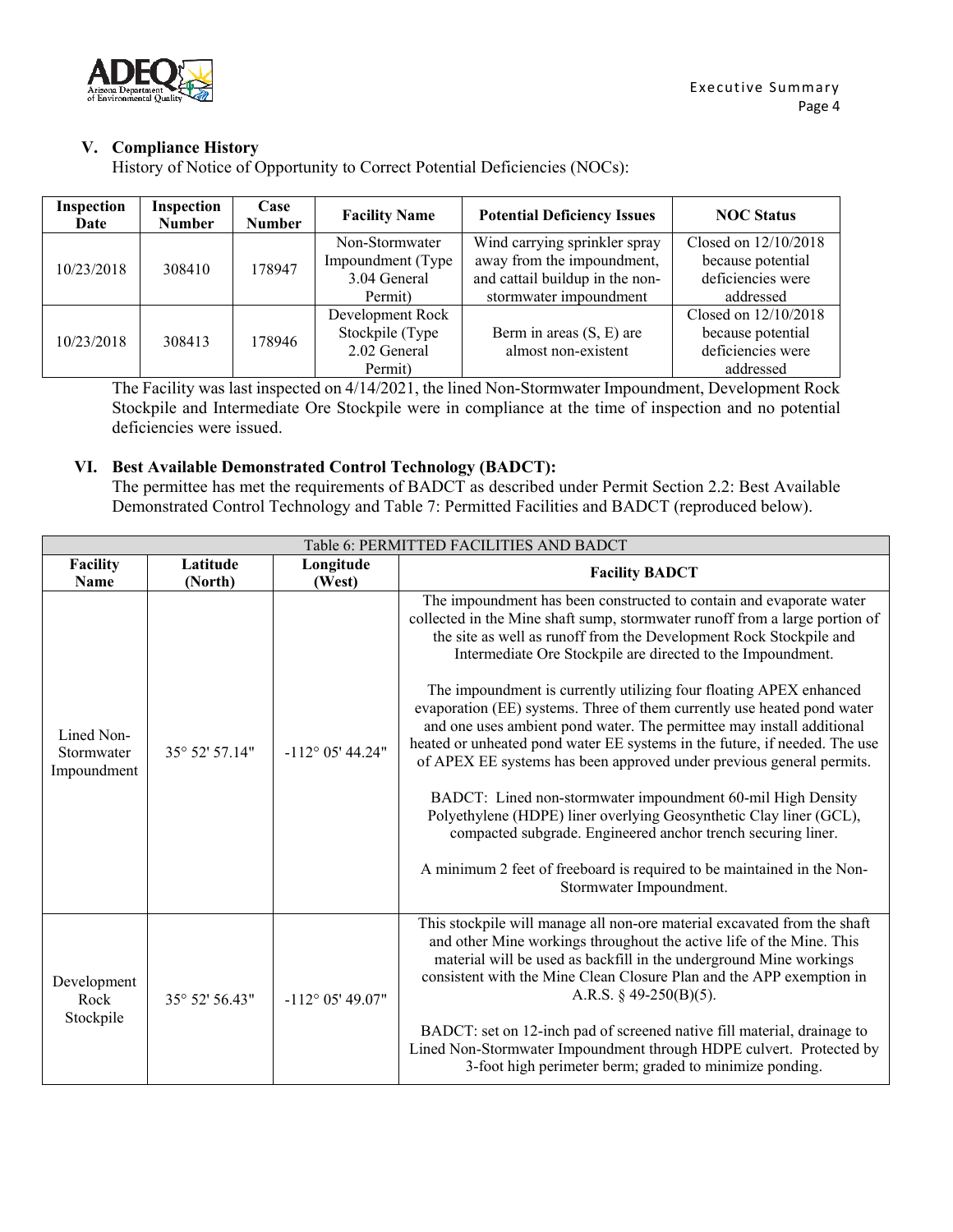

| Table 6: PERMITTED FACILITIES AND BADCT |                |                           |                                                                                                                                                                                                                                                                                                                                                                                                                                                                                                                                                                                                                                                                                                                                                                                                                                                                                                                                                                                                                                                                                                                                                                                                                                                                                                                                                                                                                                                                                                                                                                                                                                                                                                                                                                                                                                                                                                                                                                                                                                                                                                                                                                                                                                                                                                                                                                                                                                                                                                                                                                                                                                                                                                                                                                                                                                                                                                                                                  |  |  |
|-----------------------------------------|----------------|---------------------------|--------------------------------------------------------------------------------------------------------------------------------------------------------------------------------------------------------------------------------------------------------------------------------------------------------------------------------------------------------------------------------------------------------------------------------------------------------------------------------------------------------------------------------------------------------------------------------------------------------------------------------------------------------------------------------------------------------------------------------------------------------------------------------------------------------------------------------------------------------------------------------------------------------------------------------------------------------------------------------------------------------------------------------------------------------------------------------------------------------------------------------------------------------------------------------------------------------------------------------------------------------------------------------------------------------------------------------------------------------------------------------------------------------------------------------------------------------------------------------------------------------------------------------------------------------------------------------------------------------------------------------------------------------------------------------------------------------------------------------------------------------------------------------------------------------------------------------------------------------------------------------------------------------------------------------------------------------------------------------------------------------------------------------------------------------------------------------------------------------------------------------------------------------------------------------------------------------------------------------------------------------------------------------------------------------------------------------------------------------------------------------------------------------------------------------------------------------------------------------------------------------------------------------------------------------------------------------------------------------------------------------------------------------------------------------------------------------------------------------------------------------------------------------------------------------------------------------------------------------------------------------------------------------------------------------------------------|--|--|
| Intermediate<br>Ore Stockpile           | 35° 52' 58.11" | $-112^{\circ}$ 05' 43.71" | This stockpile will manage all in-process ore material prior to its loading<br>and removal from the Mine for off-site milling and processing.<br>BADCT: 30-mil PVC liner over prepared subgrade. Protected by 12-inch<br>pad of on-site crushed and sized material (as per Iron Rock Drawing dated<br>10/29/2020), drainage to the Lined Non-Stormwater Impoundment through<br>HDPE culvert. Protected by 3-foot high perimeter berm; graded to<br>minimize ponding.                                                                                                                                                                                                                                                                                                                                                                                                                                                                                                                                                                                                                                                                                                                                                                                                                                                                                                                                                                                                                                                                                                                                                                                                                                                                                                                                                                                                                                                                                                                                                                                                                                                                                                                                                                                                                                                                                                                                                                                                                                                                                                                                                                                                                                                                                                                                                                                                                                                                             |  |  |
| Lined Mine<br>Shaft Sump                | 35° 52' 59.96" | $-112^{\circ} 5' 45.12"$  | The liner at the bottom of the Mine Shaft Sump contains aquifer water<br>seeping from the sides of the mine shaft and, following future development,<br>may contain water collected from the ventilation shaft and stopes.<br>Mine shaft sump -- The sump collects water accumulating in the Mine<br>workings. The sump has been designed and constructed with a lining<br>system over the host rock to provide an effective barrier against seepage of<br>Mine water from the sump. The main shaft sump has a double liner system<br>at the bottom of the shaft sump. The bottom 12 feet of the shaft walls and<br>floor have been sealed with a spray-applied poly urea seal to provide a<br>nearly impermeable liner in the sump. The liner was constructed by first<br>compacting a layer of mine run material on the floor of the shaft to provide<br>an even surface for the application of the poly urea liner. A 250-mil thick<br>layer of poly urea was then applied in even coats over the floor and bottom<br>12 feet of the shaft. A single layer of GCL was installed above the poly<br>urea liner and lapped 12-inches over the base of the Mine shaft wall. A 4-<br>inch protective sand layer was placed on the GCL and 32-inches of pea<br>gravel placed above the sand layer to provide a protective cushion at the<br>base of the shaft. If the shaft is deepened consistent with the USFS-<br>approved Plan of Operations, a similarly protective designed, constructed,<br>and operated sump will be installed in the bottom of the deepened shaft. If<br>mining activities go to a depth below the bottom of the lined shaft sump<br>consistent with the USFS-approved Plan of Operations, pumping facilities<br>will be installed so seepage water will be collected and pumped to the main<br>shaft sump. During non-operating conditions, the sump will have two $(2)$<br>pumps installed to pump the sump water in case the other pump is down.<br>During mining operations, there will be one pump on standby and available<br>for immediate replacement, as practicable, to pump the sump water in case<br>the other pump is down. Each pump will have sufficient capacity to pump<br>water from the sump. The pumps will be provided by two $(2)$ sources of<br>electric power or a stand-by auxiliary power (generator) to limit disruption<br>to the pumping of the water accumulating in the sump in case of a power<br>outage. Upon notification of the power outage, standby personnel will be<br>dispatched to switch the power source and resume pumping of the water<br>from the sump. A water meter will be provided to measure water pumped<br>from the sump for water budget purposes. The sump will have an alarm<br>with light and audio to alert if the water in the shaft reaches the top of the<br>liner.<br>The water level in the sump will be maintained no higher than the top of the<br>liner. |  |  |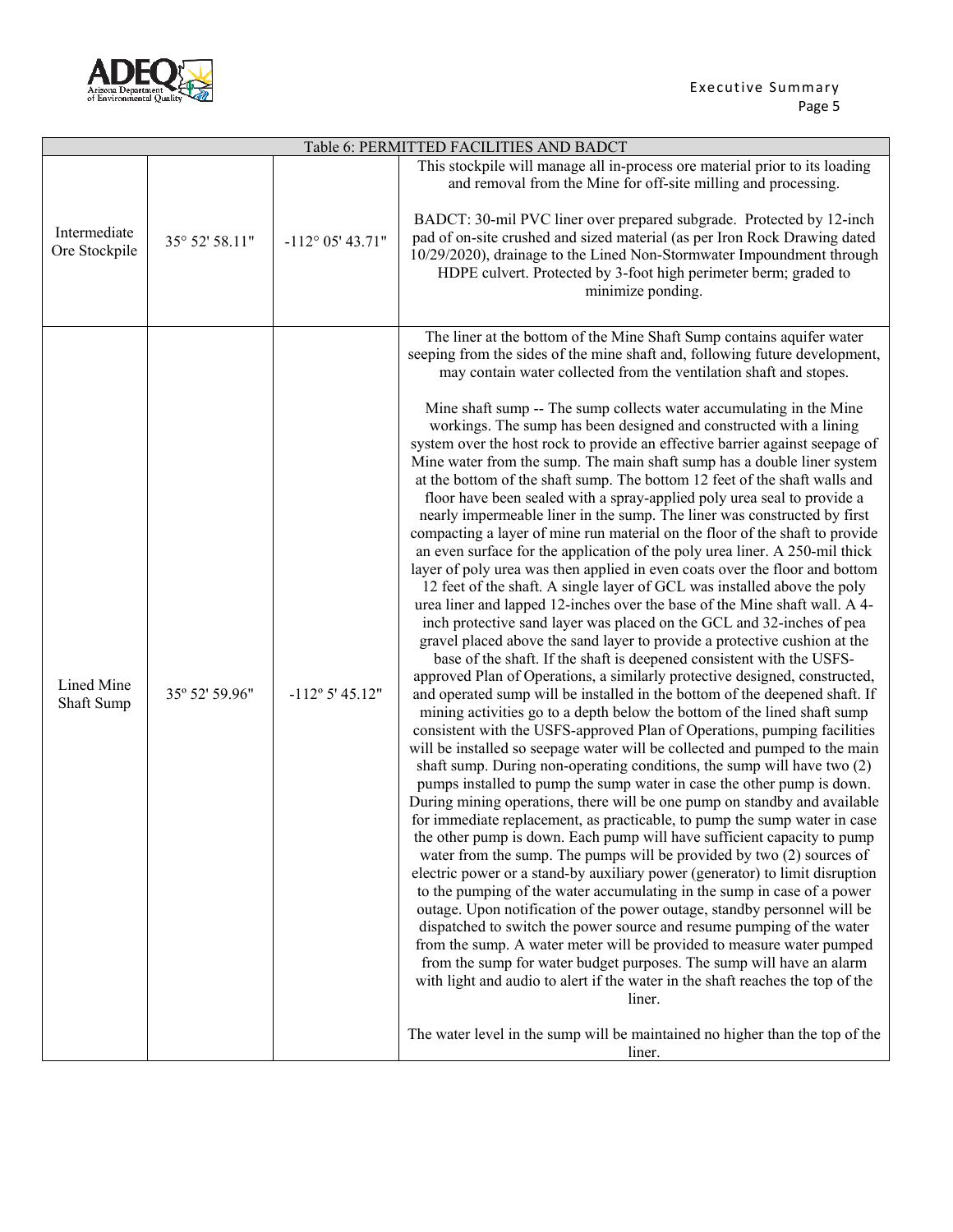

### **VII. Compliance with Aquifer Water Quality Standards (AWQS): Groundwater Monitoring:**

Groundwater monitoring is required at four POC wells, one existing well for the Redwall-Muav aquifer and three recently installed Coconino aquifer monitoring wells that will be used to establish groundwater flow direction and the extent of the cone of depression generated by drainage of perched groundwater into the mine shaft, to ensure compliance with AWQS. Upon completion of ambient monitoring to establish baseline levels (Compliance Schedule Items 4, and 5), the permittee shall begin groundwater monitoring to ensure compliance with AWQS during operations. ADEQ uses groundwater quality data to make regulatory and enforcement decisions.

The POCs are established at the following monitoring locations, listed in Table 2: Points of Compliance of the Permit:

| Table 1: POINT(S) OF COMPLIANCE (POC) MONITORING WELLS |                                                       |                                              |                              |                               |                  |                                       |
|--------------------------------------------------------|-------------------------------------------------------|----------------------------------------------|------------------------------|-------------------------------|------------------|---------------------------------------|
| POC#                                                   | <b>POC</b> Location                                   | <b>ADWR</b><br>Registration<br><b>Number</b> | Latitude<br>(North)          | Longitude<br>(West)           | <b>Aquifer</b>   | <b>Screen</b><br>Interval (ft<br>bls) |
| $POC \#1$                                              | East Well (Hole ID:<br>CYN-MON-01)                    | 55-924769                                    | $35^{\circ} 53'$<br>00.0801" | $-112^{\circ}05'$<br>41.3282" | Coconino         | 920-1,148                             |
| POC $#2$                                               | North Well (Hole ID:<br>CYN-MON-02)                   | 55-924770                                    | $35^{\circ} 53'$<br>02.5022" | $-112^{\circ}05'$<br>47.5984" | Coconino         | 920-1,130                             |
| POC $#3$                                               | South Well (Hole ID:<br>CYN-MON-03)                   | 55-924771                                    | $35^{\circ} 52'$<br>55.2988" | $-112^{\circ}05'$<br>47.1674" | Coconino         | 920-1,145                             |
| POC $#4$                                               | Located North of the<br>Non-Stormwater<br>Impoundment | 55-515772                                    | 35° 53' 00"                  | $-112^{\circ}$ 05' 48"        | Redwall-<br>Muay | 2,584-2,960                           |

The POC well (POC #4) for the Redwall-Muav aquifer will be the same existing on-site monitoring well required by the US Forest Service. This multi-purpose well is used for both water supply and water quality monitoring. The Redwall-Muav monitoring well is located north of the discharging facilities, and approximately 450 feet away from the mine shaft. It is located upgradient to these facilities, as groundwater is expected to flow southward beneath the facility. This well is proposed based on the criteria of A.R.S. § 49-244(b)(2), which allows for an alternative point of compliance that is substantially less costly based on an analysis of the volume and characteristics of the pollutants that may be discharged and the ability of the vadose zone to attenuate the particular pollutants that may be discharged, including such factors as climate, hydrology, geology and soil chemistry. ADEQ agrees that this POC well location is allowable under A.R.S. § 49-244(b)(2) for the following reasons:

- The operational controls and natural protections as summarized in Section 12 of the Hydrogeology Report, and as detailed in the body of the report.
- With regard to the location of the POC well location for the Redwall-Muav, ADEQ notes that (Application, Appendix A Hydrogeology Report, pages 37-39; Responding Brief testimony of Dr. Errol Montgomery), any potential downward seepage from the mine shaft would spread in the shape of an inverted cone (distorted by the lateral flow at perching layers and by concentration of flow along fractures). The mine shaft would be the apex of the cone of dispersion. The mineralized water would move horizontally as it migrates vertically through over 500 feet of impermeable rock and disperses outward. The base of the inverted cone of dispersion would be larger than the 17.4 acre mine site, so that a well located anywhere in that area would be within this cone of dispersion at the water level in the R-aquifer. While the onsite well is not located laterally downgradient from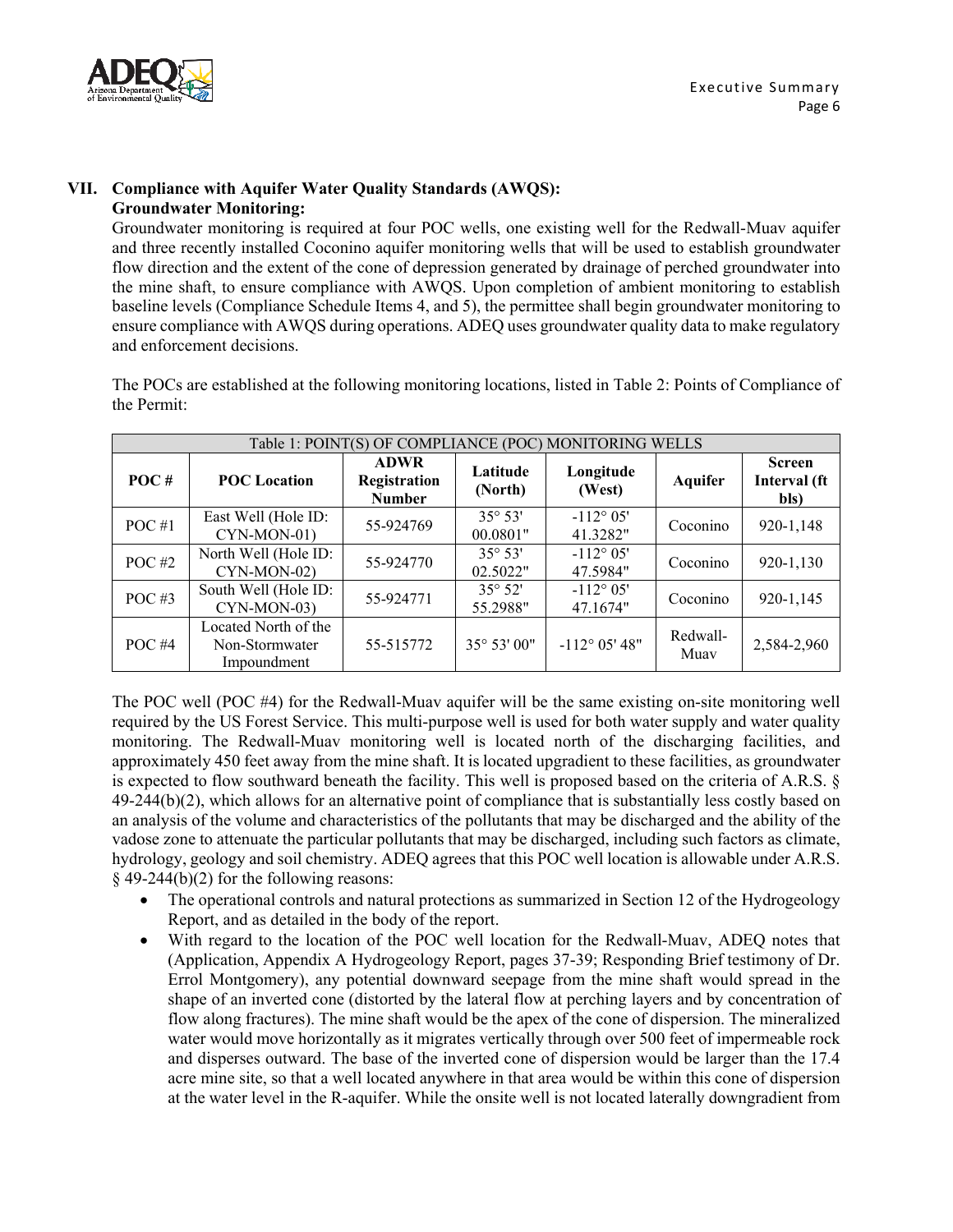

the discharging facilities, it will be located within the radial capture area of the pumping well and is situated sufficiently close to the facilities to detect contamination in the Redwall-Muav aquifer resulting from any potential seepage from the mine shaft. Because the proposed monitor well will also serve as a water supply well, a radially-inward groundwater gradient will be created around the well by pumping operations, if groundwater is present. Therefore, the monitor well will continually capture groundwater at the site during mining operations and will serve as a down or inward gradient monitoring system.

Monitoring requirements for each POC Monitoring Well are listed in Section 4.2, Table 8: AMBIENT GROUNDWATER MONITORING and Table 9: COMPLIANCE GROUNDWATER MONITORING. The Director may amend this permit to designate additional POCs, if information on groundwater gradients or groundwater usage indicates the need.

#### **Discharge Monitoring:**

Discharge Monitoring of water from the Mine Shaft Lined Sump to the Lined Non-Stormwater Impoundment is listed in Permit Section 4.2, Table 7: Routine Discharge Monitoring. The sampling point for discharge monitoring is located at the outflow pipe of the Lined Mine Shaft Sump water to the Lined Non-Stormwater Impoundment. Discharge monitoring will include monitoring for daily and monthly total flow, quarterly monitoring for nitrate+nitrite, total dissolved solids, alkalinity, sulfate, pH, specific conductance, total metals, and radionuclides.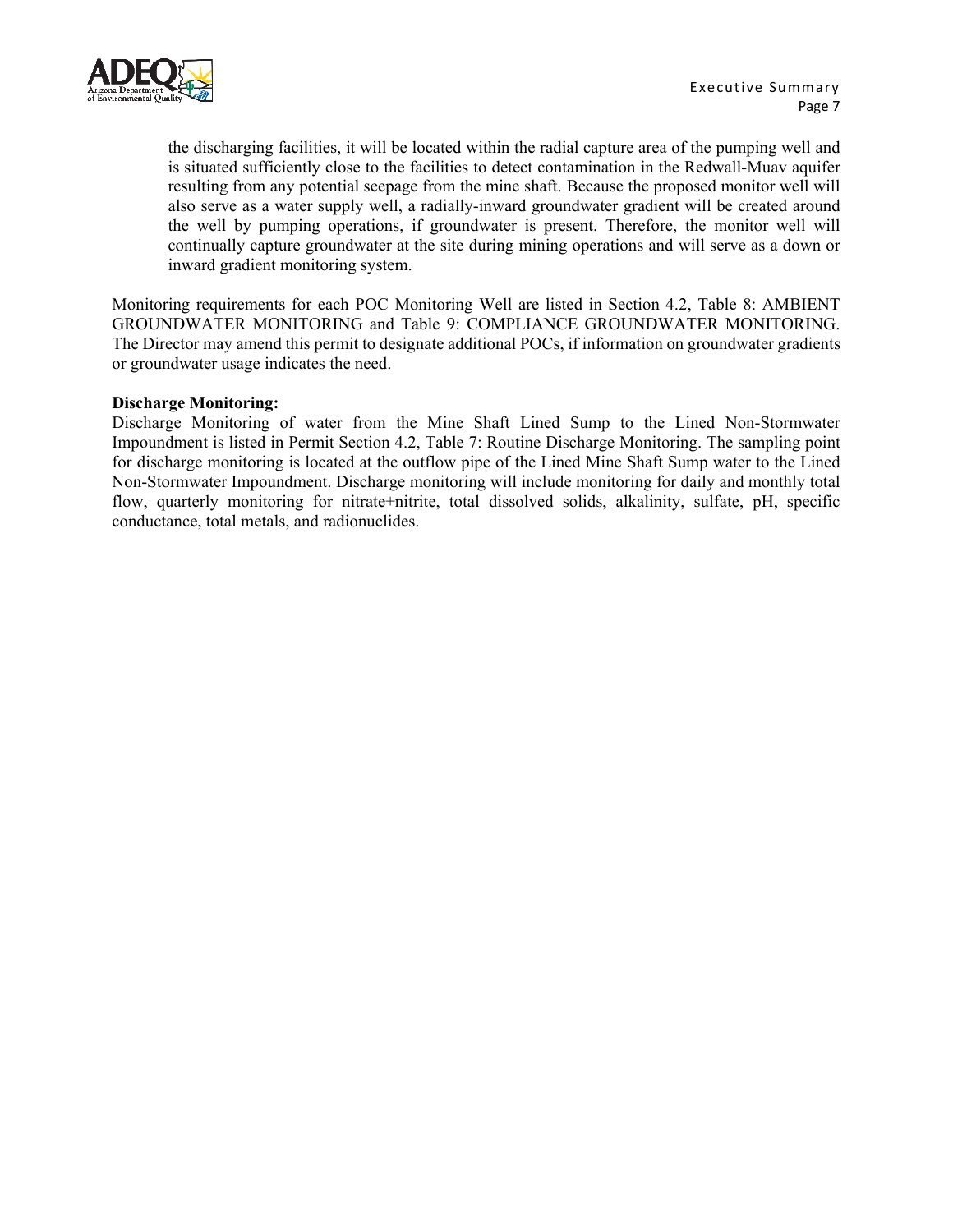

### **Operational Monitoring:**

Operational Monitoring will be required under Permit Section 4.2, Table 10: Facility Inspection and Operational Monitoring (reproduced below):

| Table 10: FACILITY INSPECTION AND OPERATIONAL MONITORING                                                                                                                                                                                                   |                                                                                                                                                                                                                                                                                                                                                                                                                                                                       |           |                                  |  |  |
|------------------------------------------------------------------------------------------------------------------------------------------------------------------------------------------------------------------------------------------------------------|-----------------------------------------------------------------------------------------------------------------------------------------------------------------------------------------------------------------------------------------------------------------------------------------------------------------------------------------------------------------------------------------------------------------------------------------------------------------------|-----------|----------------------------------|--|--|
| The permittee shall record the inspection performance levels in a log book as per Section 2.7.2, and report any exceedances<br>as per Section 2.6.2. In the case of an exceedance, identify which structure exceeds the performance level in the log book. |                                                                                                                                                                                                                                                                                                                                                                                                                                                                       |           |                                  |  |  |
| <b>Facility Name / Pollution</b><br><b>Control Structure /</b><br>Parameter                                                                                                                                                                                | <b>Operational Requirement / Performance Level</b>                                                                                                                                                                                                                                                                                                                                                                                                                    |           | <b>Reporting</b><br>Frequency    |  |  |
| POC Wells                                                                                                                                                                                                                                                  | Well cap and seals are intact. No discernable damage<br>or deterioration of the well(s). Wells should be secured<br>with a lock.                                                                                                                                                                                                                                                                                                                                      | Monthly   | See Section 2.7.2<br>and 2.5.3.1 |  |  |
|                                                                                                                                                                                                                                                            | No mechanical damage, seam failure, and maintenance<br>of freeboard two feet.                                                                                                                                                                                                                                                                                                                                                                                         | Weekly    |                                  |  |  |
| Non-Stormwater<br>Impoundment                                                                                                                                                                                                                              | Address accessible vegetation and debris.                                                                                                                                                                                                                                                                                                                                                                                                                             | Monthly   | See Section 2.6.2.1<br>and 2.7.2 |  |  |
|                                                                                                                                                                                                                                                            | Remove bulk of accumulated residues, sediments,<br>debris, and vegetation to maintain the integrity of the<br>liner and the design capacity of the impoundment.                                                                                                                                                                                                                                                                                                       | Annually  |                                  |  |  |
| <b>Water Capture Rings</b>                                                                                                                                                                                                                                 | Maintain pumping records for the combined water<br>rings in the main shaft when personnel are onsite.                                                                                                                                                                                                                                                                                                                                                                 | Daily     | See Section 2.6.2.1<br>and 2.7.2 |  |  |
| Mine Shaft seeps                                                                                                                                                                                                                                           | When the mine shaft is accessible during operations,<br>observe the seeps in the saturated portion of the<br>Coconino Formation for qualitative purposes.                                                                                                                                                                                                                                                                                                             | Quarterly | See Section 2.6.2.1<br>and 2.7.2 |  |  |
| Mine Shaft Sump Pumping<br>System                                                                                                                                                                                                                          | Inspect pumps, when the mine shaft sump is accessible<br>during operations, and power supply for proper<br>operation, capacity, redundancy and structural<br>integrity, refer to Table 7: PERMITTED FACILITIES<br>AND BADCT.                                                                                                                                                                                                                                          | Weekly    | See Section 2.6.2.1<br>and 2.7.2 |  |  |
| Mine Shaft Lined Sump<br>Water Level                                                                                                                                                                                                                       | Inspect water meter measurement system for water<br>pumped from sump and alarm monitoring system for<br>proper operation.                                                                                                                                                                                                                                                                                                                                             | Weekly    | See Section 2.6.2.1<br>and 2.7.2 |  |  |
| On-site Dust Control                                                                                                                                                                                                                                       | Maintain records of water treatment system<br>maintenance                                                                                                                                                                                                                                                                                                                                                                                                             | Monthly   | See Section 2.6.2.1              |  |  |
| Ventilation Shaft                                                                                                                                                                                                                                          | Permittee shall construct the ventilation shaft so it<br>drains any seepage water to the main shaft.<br>If parts of the ventilation shaft or any stopes are<br>developed lower than the bottom of the main sump, or<br>have obstructions that prevent drainage and collection<br>of the seepage water from these places to the main<br>shaft sump, pumping facilities shall be installed so<br>seepage water shall be collected and pumped to the<br>main shaft sump. | Monthly   | See Section 2.6.2.1<br>and 2.7.2 |  |  |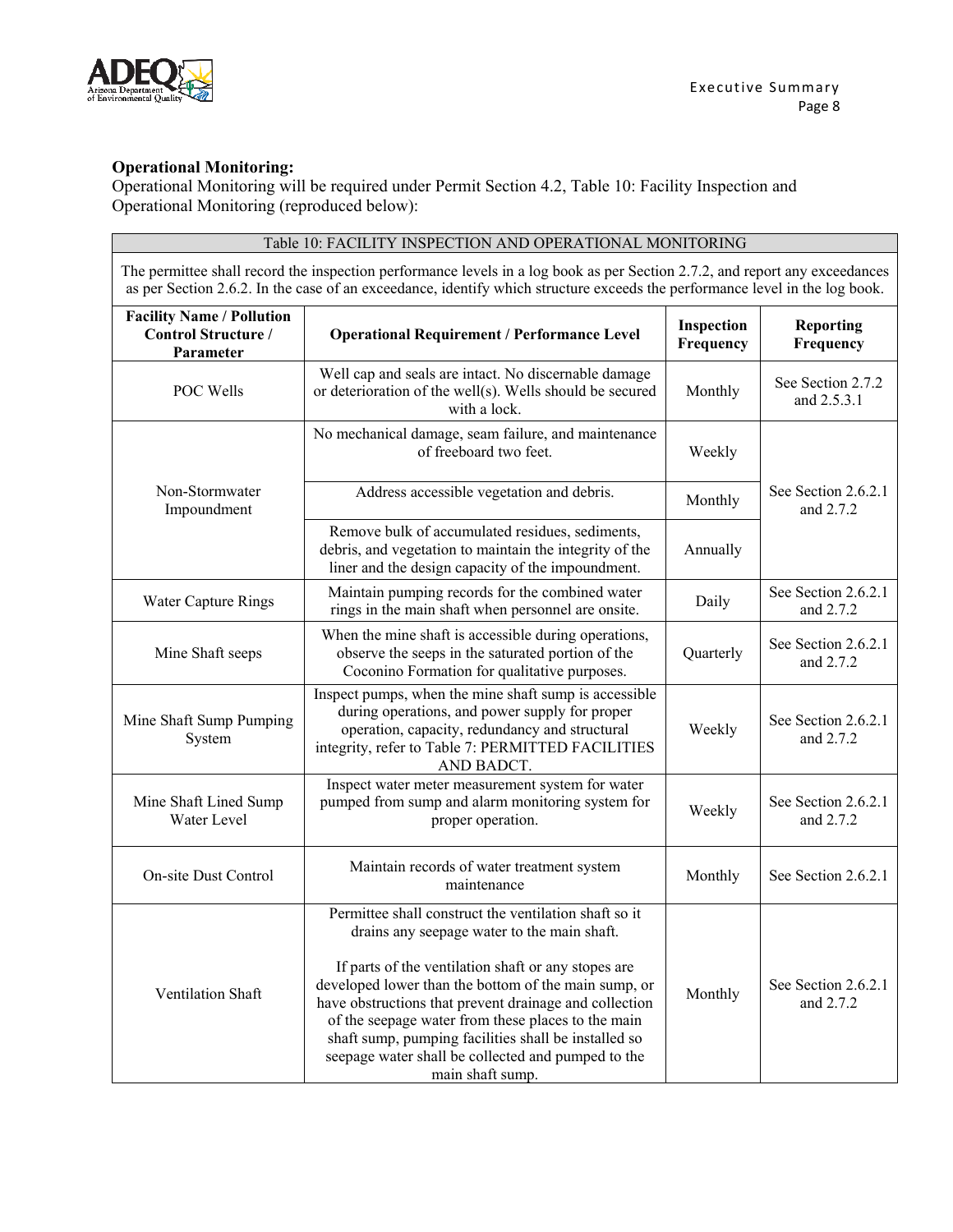

## **VIII. Operational Limitations**

Section 2.1.1 of the Permit includes the following operational limitations:

- 1. Mining shall not occur above 5340 feet above mean sea level and below 4508 feet above mean sea level.
- 2. Groundwater harvested from the mine shaft for on-site dust control may be used if treated using a water treatment system, which is designed to treat to 0.05 mg/l for arsenic and to 0.03 mg/l for uranium.

## **IX. Closure Plan**

The mine currently has in place a Clean Closure Plan, which has been approved by the USFS under the mine's approved Plan of Operations, which has formed the basis of the surety for the mine, and which ADEQ has reviewed. Within 90 days following notification of closure, the permittee shall submit for approval to the Groundwater Protection Value Stream, an updated closure plan which meets the requirements of A.R.S. § 49-252 and A.A.C. R18-9-A209(B)(3), which may be the existing Clean Closure Plan with any amendments or additions thereto that may be needed to ensure that those requirements are satisfied at the time of submission. The updated closure plan shall provide an estimate of the material removed from the ore body using 3-D mapping where accessible which shall include plan and crosssectional views showing the void spaces and geologic structures in place in the ore body. The updated closure plan shall include an evaluation of the mapping results as it relates to stability. The updated closure plan shall provide a summary of the primary sources and amount of water pumped from the mine workings as a monthly average and the water quality of the water pumped from the mine sump to the Lined Non-Stormwater Impoundment using the information collected pursuant to the routine discharge monitoring requirements for the mine sump in APP Permit Section 2.5.1.1 and Section 4.2, Table 7.

Regardless of whether the updated closure plan achieves clean-closure immediately, the permittee shall continue to conduct post-closure groundwater monitoring and reporting at the POCs, including SMRF submittals for a period of 30 years in accordance with the conditions of the permit. If the closure plan contains a schedule for bringing the facility to a clean-closure configuration at a future date, ADEQ may incorporate any part of the schedule as an amendment to this permit.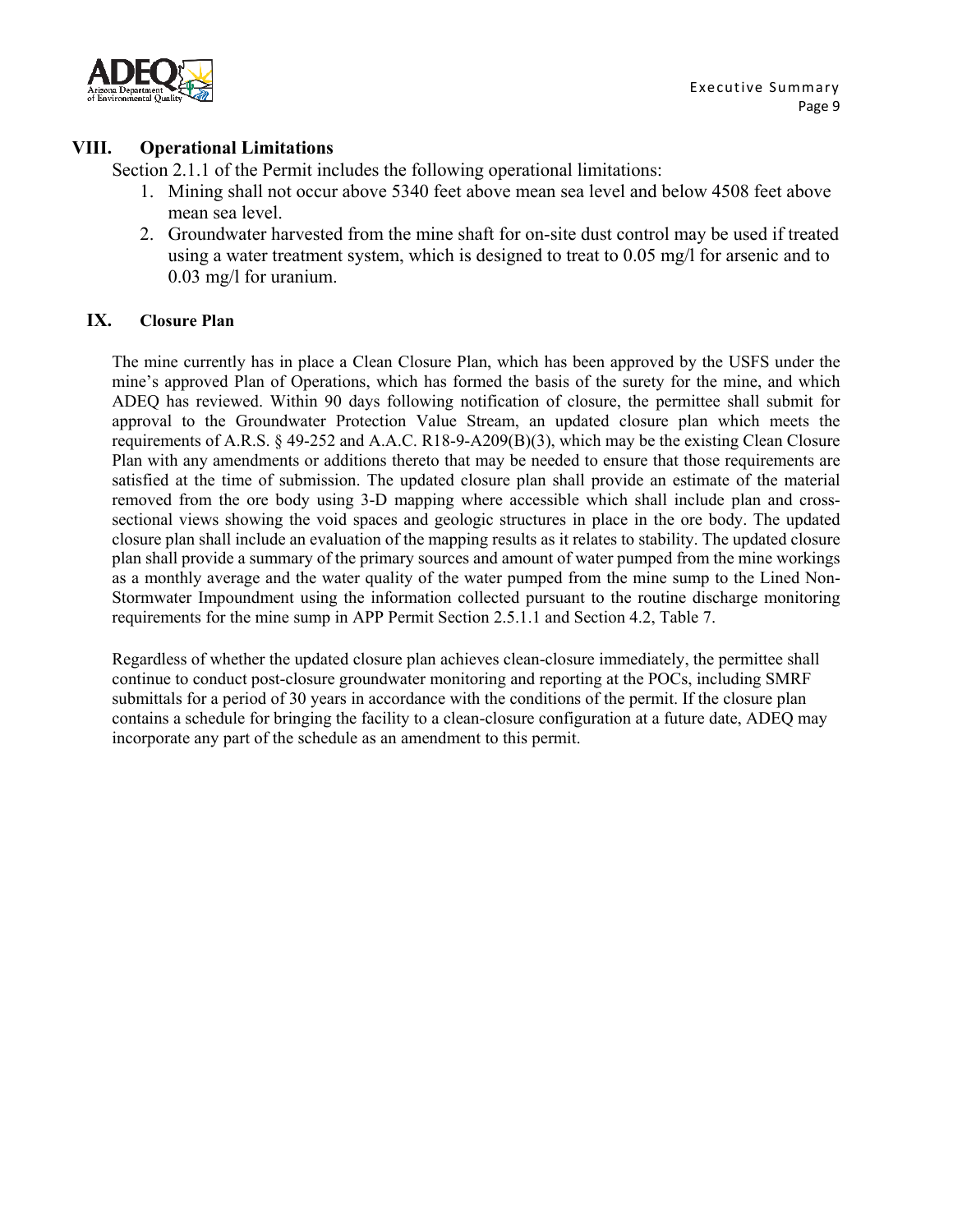

# **X. Compliance Schedule Items**

Under Permit Section 3.0 Compliance Schedule, Table 5: Compliance Schedule Items (reproduced below) for each compliance schedule item listed below, the permittee shall submit the required information to the Groundwater Protection Value Stream.

| Table 5: COMPLIANCE SCHEDULE ITEMS |                                                                                                                                                                                                                                                                                                                                                                                                                                                                                                                                                                                                                                                                                                                                                                                                                               |                                                      |                                             |  |  |
|------------------------------------|-------------------------------------------------------------------------------------------------------------------------------------------------------------------------------------------------------------------------------------------------------------------------------------------------------------------------------------------------------------------------------------------------------------------------------------------------------------------------------------------------------------------------------------------------------------------------------------------------------------------------------------------------------------------------------------------------------------------------------------------------------------------------------------------------------------------------------|------------------------------------------------------|---------------------------------------------|--|--|
| No.                                | <b>Description</b>                                                                                                                                                                                                                                                                                                                                                                                                                                                                                                                                                                                                                                                                                                                                                                                                            | Due By:                                              | <b>Permit Amendment</b><br><b>Required?</b> |  |  |
| $\mathbf{1}$                       | The permittee shall submit a demonstration<br>that the financial assurance mechanism listed<br>in Section 2.1, Financial Capability, is being<br>maintained as per A.R.S. § 49-243.N.4 and<br>A.A.C. R18-9-A203(H) for all estimated<br>closure and post-closure costs including<br>updated costs submitted under Section 3.0,<br>No. 2 below. The demonstration shall include<br>a statement that the closure and post-closure<br>strategy has not changed, the discharging<br>facilities listed in the permit have not been<br>altered in a manner that would affect the<br>closure and post-closure costs, and<br>discharging facilities have not been added.<br>The demonstration shall also include<br>information in support of the Performance<br>Surety Bond demonstration as required in<br>A.A.C. R18-9-A203(C)(2). | Every six years from the date of<br>permit issuance. | N <sub>o</sub>                              |  |  |
| $\overline{2}$                     | The permittee shall submit updated cost<br>estimates for facility closure and post-<br>closure, as per A.A.C. R18-9-A201(B)(5) and<br>A.R.S. § 49-243.N.2.a.                                                                                                                                                                                                                                                                                                                                                                                                                                                                                                                                                                                                                                                                  | Every six years from the date of<br>permit issuance. | Yes                                         |  |  |
| $\overline{3}$                     | Submit Initial Monitoring Report in<br>accordance with Section 2.7.4.1.                                                                                                                                                                                                                                                                                                                                                                                                                                                                                                                                                                                                                                                                                                                                                       | Within 60 days of permit<br>issuance.                | N <sub>o</sub>                              |  |  |
| $\overline{4}$                     | The permittee shall submit an APP "Minor"<br>amendment application which includes an<br>ambient groundwater monitoring report to<br>establish ALs and AQLs for POC #4<br>(Redwall-Muav aquifer). At a minimum the<br>report shall contain analysis of background<br>sampling data, statistical approach to setting<br>an AL and AQL for arsenic and an AQL for<br>uranium, copies of all ADWR documents<br>related to the wells, as-built diagrams of<br>wells, and latitude and longitude of each well.<br>The report shall be sealed by an Arizona<br>Registered Geologist or other qualified<br>registrant.                                                                                                                                                                                                                | Within 90 days following permit<br>issuance.         | Yes ("Minor"<br>Amendment)                  |  |  |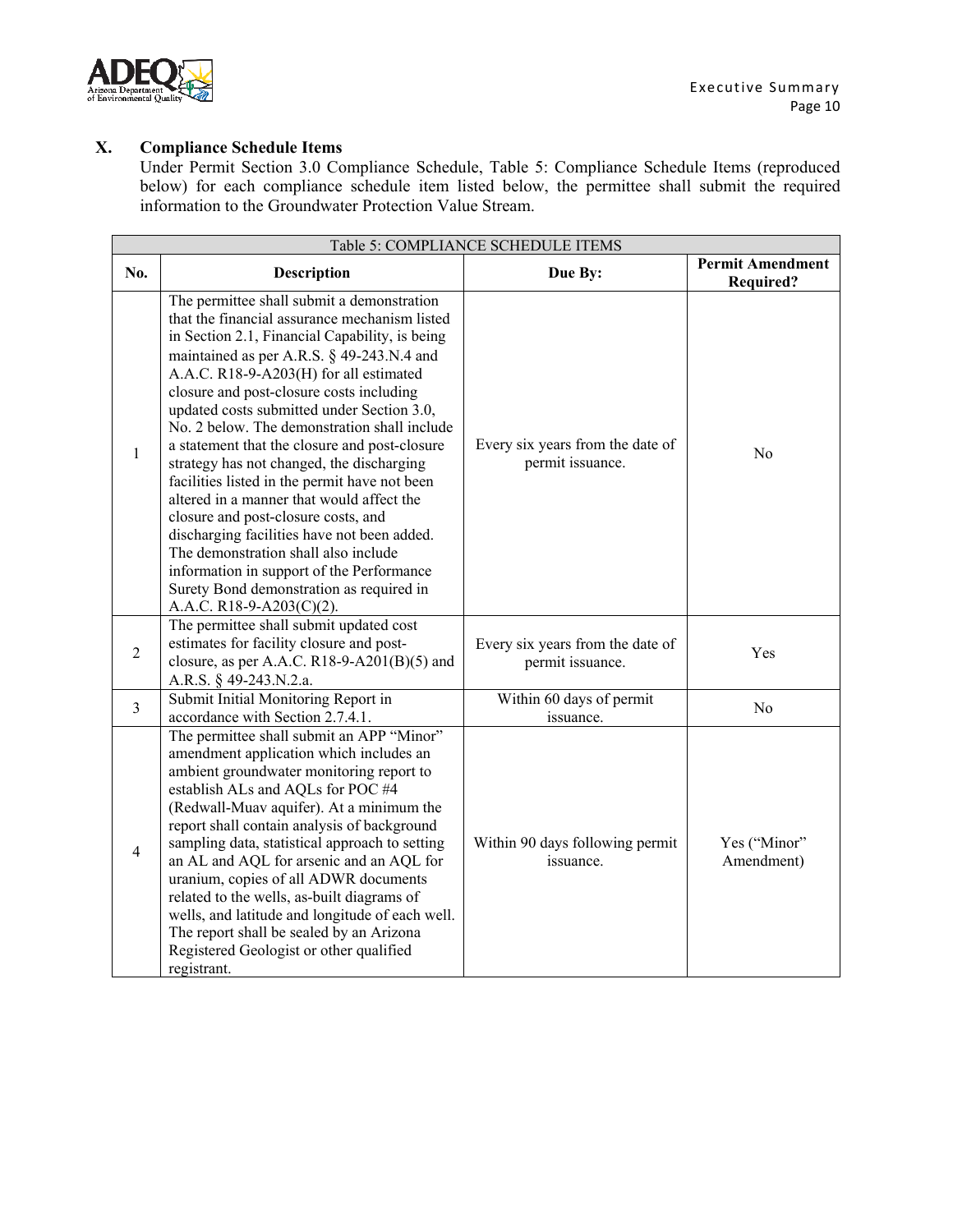

| Table 5: COMPLIANCE SCHEDULE ITEMS |                                                                                                                                                                                                                                                                                                                                                                                                                                                                                                                                                                                                                                                                                                                  |                                                                                                                                        |                            |  |
|------------------------------------|------------------------------------------------------------------------------------------------------------------------------------------------------------------------------------------------------------------------------------------------------------------------------------------------------------------------------------------------------------------------------------------------------------------------------------------------------------------------------------------------------------------------------------------------------------------------------------------------------------------------------------------------------------------------------------------------------------------|----------------------------------------------------------------------------------------------------------------------------------------|----------------------------|--|
| 5                                  | The permittee shall submit an APP Permit<br>"Minor" amendment application which<br>includes an ambient groundwater monitoring<br>report to establish ALs and AQLs for the<br>POCs for the perched Coconino aquifer and<br>any remaining parameters for the Redwall-<br>Muav aquifer where limits have not been<br>previously established. At a minimum the<br>report shall contain analysis of background<br>sampling data, statistical approach to setting<br>ALs and AQLs, copies of all ADWR<br>documents related to the wells, as-built<br>diagrams of wells, and latitude and longitude<br>of each well. The report shall be sealed by an<br>Arizona Registered Geologist or other<br>qualified registrant. | Within 90 days of completion of<br>ambient groundwater monitoring<br>under Section 4.2, Table 8:<br>AMBIENT GROUNDWATER<br>MONITORING. | Yes ("Minor"<br>Amendment) |  |
| 6                                  | Begin Compliance Groundwater Monitoring<br>in POC Wells, as required under Section 4.2,<br>Table 10: COMPLIANCE<br>GROUNDWATER MONITORING.                                                                                                                                                                                                                                                                                                                                                                                                                                                                                                                                                                       | First quarter after ALs and<br>AQLs have been established.                                                                             | No                         |  |
| $\overline{7}$                     | Submit Annual Report in accordance with<br>Section 2.7.4.2.                                                                                                                                                                                                                                                                                                                                                                                                                                                                                                                                                                                                                                                      | Annually by January 30th                                                                                                               | No                         |  |
| $\,8\,$                            | Submit Groundwater Monitoring<br>Demonstration report in accordance with<br>Section 2.7.4.3. The report shall be sealed by<br>an Arizona Registered Geologist or other<br>qualified registrant.                                                                                                                                                                                                                                                                                                                                                                                                                                                                                                                  | Every two years from the date of<br>permit issuance.                                                                                   | No                         |  |
| 9                                  | Submit as-built plans for the Intermediate<br>Ore Stockpile (IOS)                                                                                                                                                                                                                                                                                                                                                                                                                                                                                                                                                                                                                                                | Within 90 days of completion of<br>the construction.                                                                                   | No                         |  |
| 10                                 | Submit a Significant Amendment if the mine<br>shaft or declines are planned below the level<br>1,997 feet below ground surface.                                                                                                                                                                                                                                                                                                                                                                                                                                                                                                                                                                                  | 180 days prior to planned<br>construction.                                                                                             | Yes                        |  |
| 11                                 | Permittee shall submit an updated financial<br>assurance mechanism to include updated<br>post-closure of \$1,539,816.                                                                                                                                                                                                                                                                                                                                                                                                                                                                                                                                                                                            | Within 180 days following<br>permit issuance                                                                                           | No                         |  |

## **XI. Additional actions required under this permit include but are not limited to:**

- 1. Maintain a liner at the bottom of the Mine shaft sump (refer to Permit Section 4.1, Table 6: Permitted Facilities and BADCT).
- 2. Replace Mine shaft sump liner in the case of deepening the Mine shaft (refer to Permit Section 4.1, Table 6: Permitted Facilities and BADCT).
- 3. After completion of Ambient Groundwater Monitoring, EFRI agrees to set a numeric AQL for Uranium in the POC Wells as either the EPA MCL of 30 µg/L if the ambient results are less than the EPA MCL or if the ambient results are higher than the EPA MCL then EFRI will set an AQL